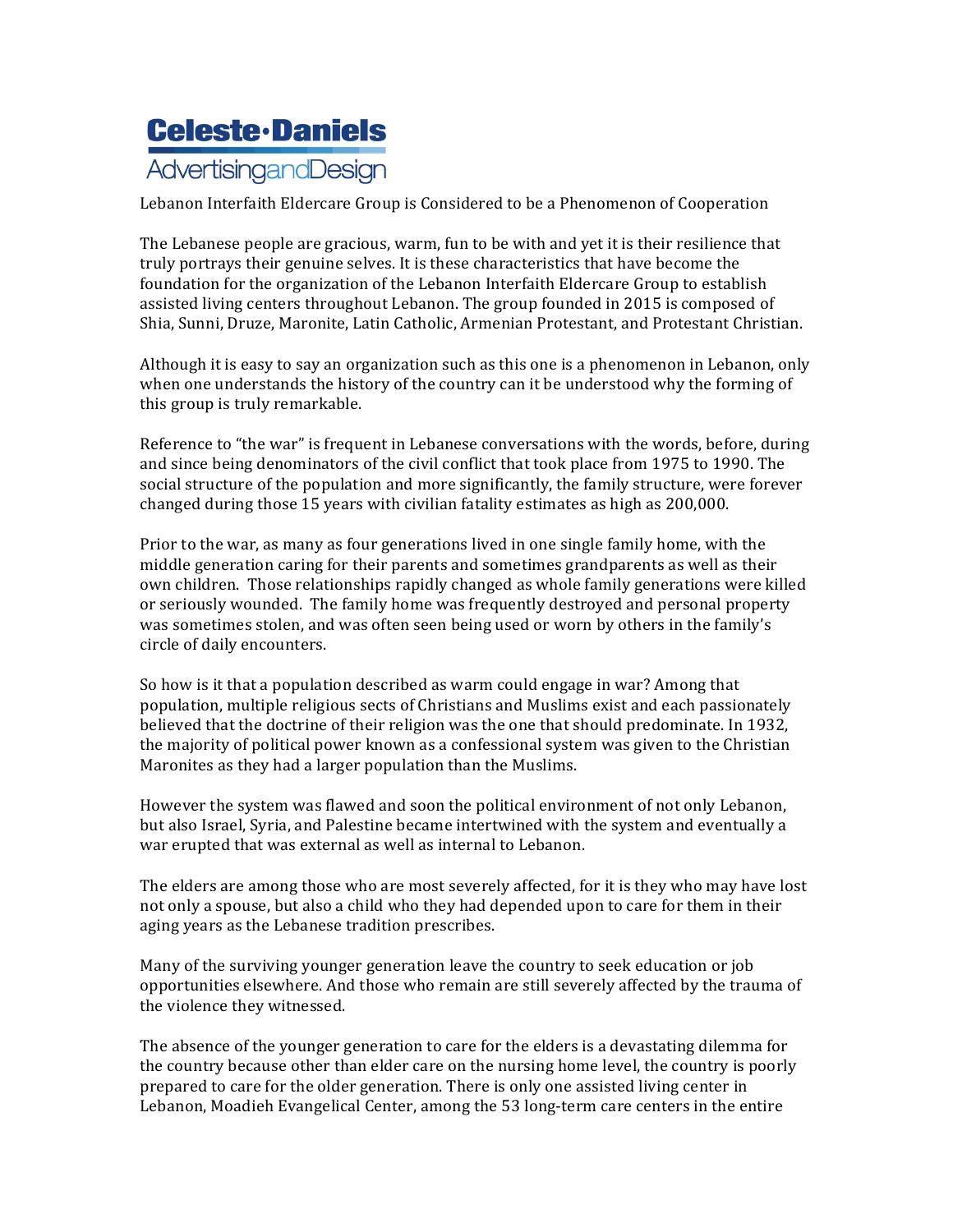country and it opened in 2012 with Joyce Eid as the General Manager. The level of nursing care in the other centers varies from poor to excellent and not every city or village has access to good care. There is minimal government support.

To compensate for the lack of availability, the first option for care of the elder is most often to employ in-home care that is usually no more than a housemaid from a country such as Ethiopia. However that person soon becomes responsible for the daily needs of the elderly resident, not just the home, even though she may be ill prepared to do so.

A building was donated to the National Evangelical Church of Beirut and to facilitate the creation of the assisted living center, the Mennonite Central Committee of the United States, arranged for Eid to travel to a small town in Central California, where a well-respected retirement community of the Mennonite Brethren Church would provide education for modeling the assisted living center in Beirut. Palm Village Retirement Community in Reedley, welcomed Eid to live in an assisted living suite on their 17-acre campus, directed by CEO/President, David Reimer.

For 30 days, Eid shadowed Palm Village's staff in every aspect of care and interacted with the residents of the Continuing Care Community to become well informed in the daily operations of an elder care assisted living center as well as other levels of care.

Upon Eid's return to Lebanon, the Moadieh Evangelical Center opened. Shortly after opening, the philosophy of welcoming elders of all religions was noticed by Mr. Waid Joumblat, an influential leader of the Druze religion. With a visit to the center, he was impressed with the new concept of Assisted Living and connected Eid with the manager of the Druze senior care services. Reimer visited the Center in 2014 to further consult on operations.

With the need for assisted living care rapidly increasing, Eid became profoundly interested in implementing the National Evangelical Church's vision for changing the social environment to one that would provide elder care for anyone in need, no matter what his or her religious belief. She would make the phenomenon of non-cooperative religious sects in this country cooperating, real.

Eid was and still is the driving force in the group's organization as it was she who made the initial phone calls to the administrators of the senior care centers of the religious sects, inviting them to meet for the common goal of uniting efforts for better care for the elders. The rejections she frequently received as she made the calls were countered by the encouragement of Reimer to persist, until she was successful.

Eventually representatives of ten long-term care centers of different faiths, along with Reimer and the late Ken Enns, also influential in the development, with intense hesitancy, met in Cyprus in 2015 to share and learn from each other. The Group was initially formalized at this conference.

The Group recognizes that although they were driven apart, before, during and since the war, right now, they have the same challenges and concerns and therefore the same solutions may work for all. They have an even deeper goal of being an organization that can be a model for peaceful cooperation in business sectors other than eldercare.